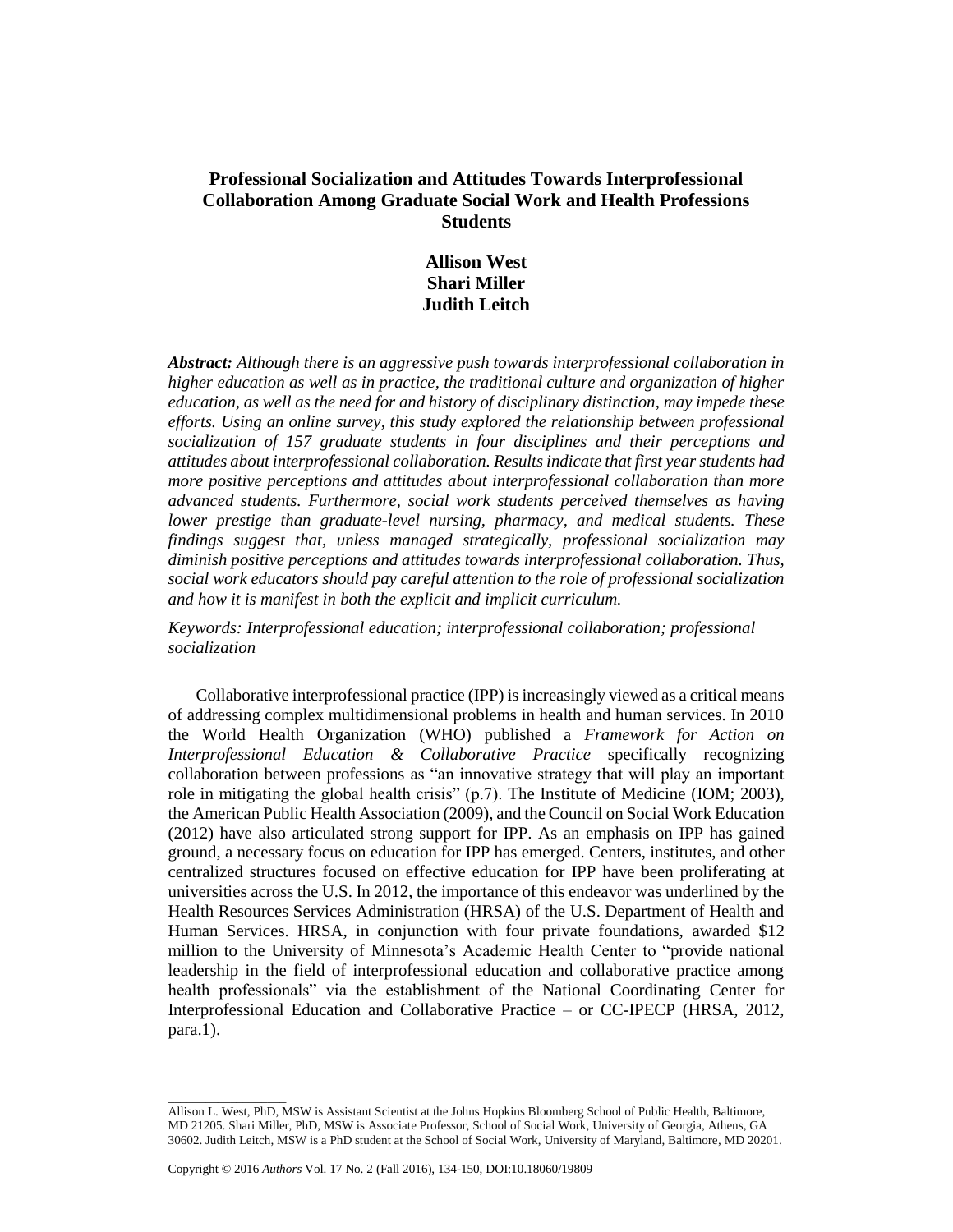Evidence suggests that IPP is associated with lower costs, decreased lengths of hospital stay, reduced medical errors, and enhanced quality of patient care (IOM, 2003). Research has consistently demonstrated that interprofessional collaboration is also essential in translating findings from research to practice and improving client outcomes (Curran, Sharpe, Forestall, & Flynn, 2008; Mabry, Olster, Morgan, & Abrams, 2008; Syme, 2008). In research settings, interprofessional collaboration creates opportunities for improved access to funds, expertise, and instrumentation; it has also been shown to enhance researchers' productivity and the extent to which they enjoy their work (Van Rijnsoever & Hessels, 2011).

In the context of the global arena, social workers are well-suited to be leaders in teambased collaborative processes. Yet, there is little systematic research regarding social worker's participation in and contributions to interprofessional endeavors. Few studies have examined social workers' attitudes towards or involvement in interprofessional collaboration (Curran et al., 2008; Ko, Bailey-Kloch, & Kim, 2014; Leipzig et al., 2002) or the idea of differential professional cultures and ways in which they have bearing on interprofessional relationships (Hall, 2005).

# **Interprofessional Practice and Social Work**

There is a growing body of literature that supports the value of interprofessional collaboration within the field of social work (Bronstein, Mizrahi, Korazin-Korosy, & McPhee, 2010; Matto & Strolin-Goltzman, 2010; Sharland, 2012). The practice of integrating research from other disciplines is increasingly encouraged in light of mounting evidence linking the biological and social sciences. Matto and Strolin-Goltzman (2010), for example, suggested that increased integration of neuroscience into social work will help advance practice-based research. In addition, studies have demonstrated that inclusion of social work services increases effectiveness in health care prevention and treatment (Freshman, Rubino, & Chassiakos, 2010; Kenny, Sparks, & Jackson, 2007).

Some research has examined factors associated with interprofessional collaboration among social work and other allied health professional students. Results from two studies demonstrated that social work students had more positive attitudes towards teamwork than medical students (Curran et al., 2008; Leipzig et al., 2002). Hawk et al. (2002) found that attitudes towards interprofessional collaboration differed among graduate professional students depending on their program of study but not race, age, or gender. However, in a study of research collaboration, Van Rijnsoever and Hessels (2011) found that female students were more likely than male students to engage in collaboration. The vast majority of social workers are female (U.S. Bureau of Labor Statistics, 2014), thus gender may be a confounding factor in studies examining collaboration. Further, when considering the cultural and historical contexts within which professions emerge and evolve, the very reasons why there are such notable gender disparities among the population of social workers in and of itself may have bearing on attitudes toward collaboration.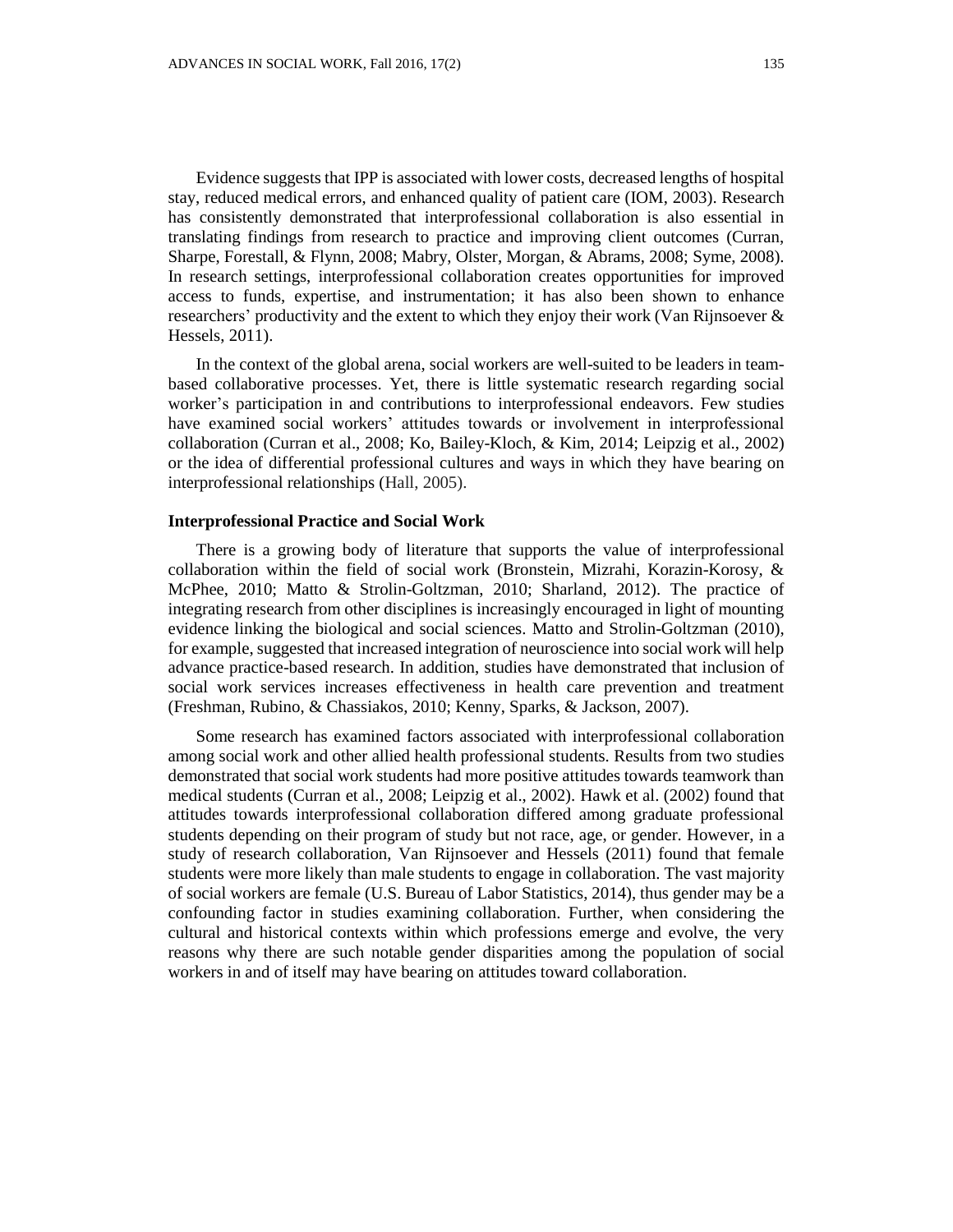# **Interprofessional Education and Social Work**

Growing appreciation for the value of interprofessional collaboration in social work practice has led to a subsequent increase in interest in interprofessional education (IPE). With the publication of the Council on Social Work Education's (CSWE) 2015 Educational Policy Accreditation Standards (EPAS), interprofessional collaboration was codified as a necessary element of social work education and practice. IPE is a pedagogical approach that involves educators and learners from two or more professional disciplines learning about, from, and with each other to develop attitudes, knowledge, and skills with the ultimate goal of improving collaboration and client care (Barr, Freeth, Hammick, Koppel, & Reeves, 2006; Buring et al., 2009; WHO, 2010). The authors of the WHO Framework (2010) suggest that IPE can play a significant role in the development of a collaborative practice-ready workforce, which can help reduce barriers to optimal care faced by health systems around the world. IPE does not simply entail students from multiple disciplines receiving the same learning experience, nor is it faculty from one field teaching or mentoring students from another; rather, it is a fully integrated or shared learning and decision-making process (Buring et al., 2009). Whereas interest in promoting IPE within BSW and MSW programs appears to be increasing, evidence suggests that few social work programs incorporate interprofessional learning as an integrated component of the curriculum (Bronstein et al., 2010; McPherson, Headrick, & Moss, 2001; Reeves et al., 2010).

A literature search using the terms "social work" and "interprofessional education" identified numerous articles concerning specific curricula or approaches to IPE. Though most of these articles are exclusively conceptual or descriptive, they represent efforts at organized collaboration between social work and a wide variety of disciplines including nursing, medicine, dentistry, occupational therapy, physical therapy, pharmacy, chaplaincy, education, nutrition, and law. In social work, dual degree programs and/or formal teaching arrangements are particularly common approaches to IPE (Bronstein et al., 2010; Simms, 2011). Other popular strategies found in the social work literature include one-time seminars and year-long field education experiences, although examples of more longitudinal, integrated programs also exist (Pecukonis et al., 2013). Yet despite growing interest in IPE, there remains a dearth of evidence regarding the most effective format and structure for IPE learning experiences. A recent systematic review of studies examining the effectiveness of IPE programs demonstrated mixed results; whereas some programs evidenced positive outcomes, others appeared to have no impact on health care processes or patient outcomes (Reeves et al., 2010).

# **Professional Socialization and Social Work**

When considering IPE, it is also essential to recognize that professions are cultures unto themselves, replete with values, attitudes, and norms into which practitioners are socialized (Miller, 2010, 2013). Given the complex matrix of factors that define each profession's culture, and the likely differences between professional cultures, interprofessional efforts may then become exponentially more complex. In order to better understand these interprofessional efforts, and how to deploy educational and practice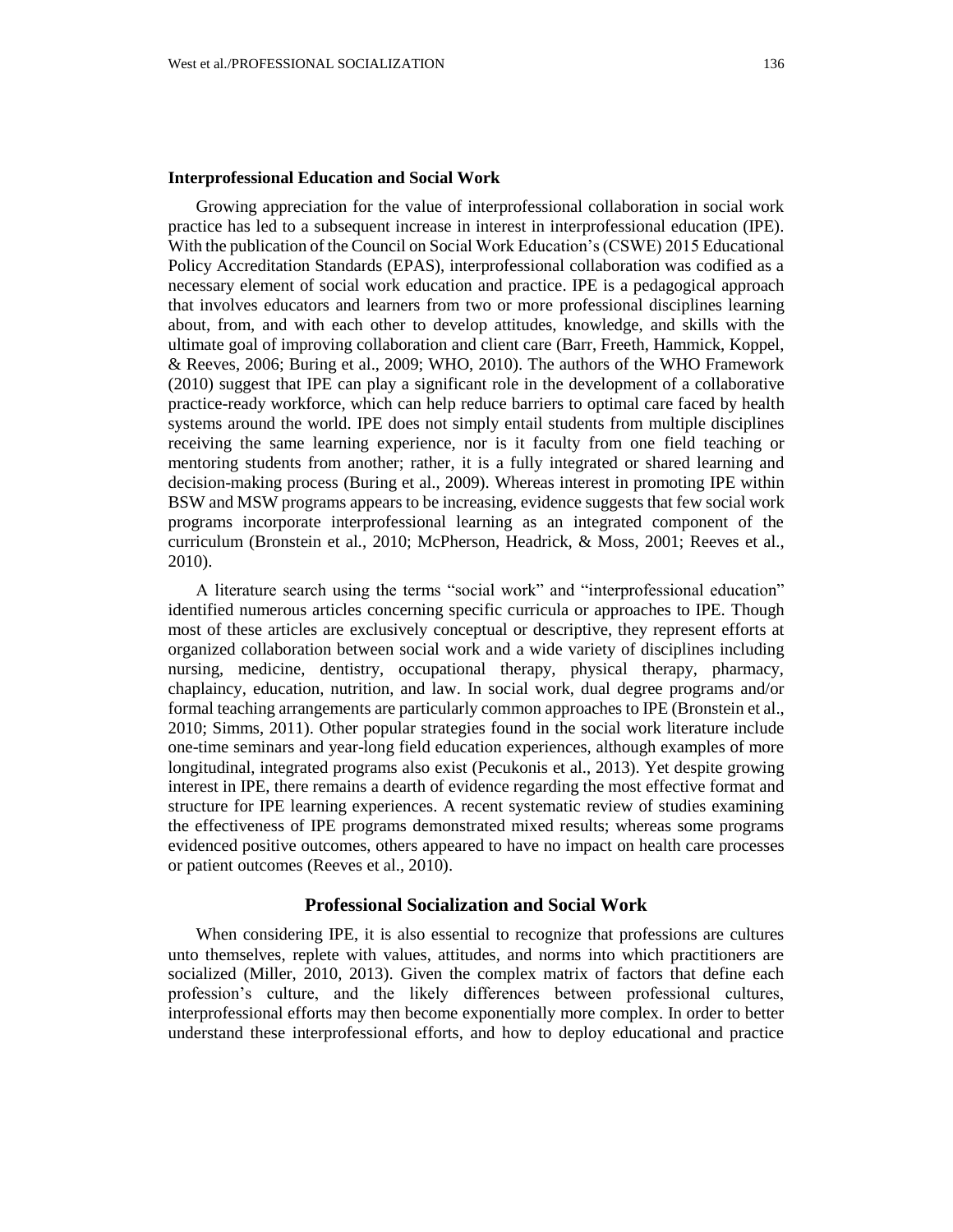models effectively in the context of current and potentially shifting structures, the need to factor in the dynamics of professional socialization becomes essential.

Professions are characterized as cultures into which students and practitioners are continually socialized over the course of their careers (Barretti, 2004b; Miller, 2010, 2013). In the context of IPE and practice, consideration for the intersection of these professional cultures, and the need to understand them with proficiency, if not fluency, becomes elemental. The process of becoming professionally socialized emerges through a complex system of formal and informal processes and relationships (Barretti, 2004a) that begin before formal professional education and continue as professionals make dynamic adaptations in practice (Barretti, 2004b; Miller, 2010, 2013; Shuval, 1980). Notions of professional socialization have been infused in the culture of social work education since its inception; however, it was not until 2008 that the construct was articulated in CSWE's educational policy and accreditation standards (Miller, 2013). Professional socialization is generally considered a positive and vital process. Studies of doctoral students have indicated that professional socialization is essential to a successful graduate school experience and that inadequate socialization may lead to attrition (Clark & Corcoran, 1986).

# **A Framework for Understanding Professional Socialization**

In 2010, Miller presented a multi-dimensional framework for understanding the professional socialization of social workers adapted from a long-developing and wellestablished body of knowledge in medicine and nursing. This adapted theoretical model incorporates aspects of both symbolic interactionism and structural functionalism, suggesting that socialization results from both intended and unintended influences, and that role modeling and critical self-reflection may play key roles. The framework organizes professional socialization as a process of ongoing change that includes three stages: presocialization, formal socialization, and practice after formal socialization. Pre-socialization is inclusive of the influence of both prior (primary, early) socialization and anticipatory socialization, both of which have bearing on the choice to pursue formal social work education. As students anticipate entering the culture of social work, they begin a process of internal and external reorganization around role identity, attitudes, norms, and values that they believe are emblematic of the professional culture into which they are about to enter. According to the literature, this phase seems to have a strong relationship to the continued process of professional socialization (Abbott, 1988; Bargal, 1981; Barretti, 2004b; Miller 2010, 2013; Shuval, 1980).

Formal socialization encompasses the period of time during which a student is engaged in earning a social work degree. This phase is influenced by a number of factors including course content and relationships with others, including professors, field instructors, colleagues, clients, and fellow students. The third phase, practice after formal socialization, recognizes that professional socialization is not a concrete and static outcome, but is a process with discrete cultural components that continues to unfold over time. This phase presumes that practitioners have adequate agency and are active decisionmakers in how they locate themselves in the culture. This phase also presumes that practitioners are nimble in situationally adapting to varying practice contexts. Research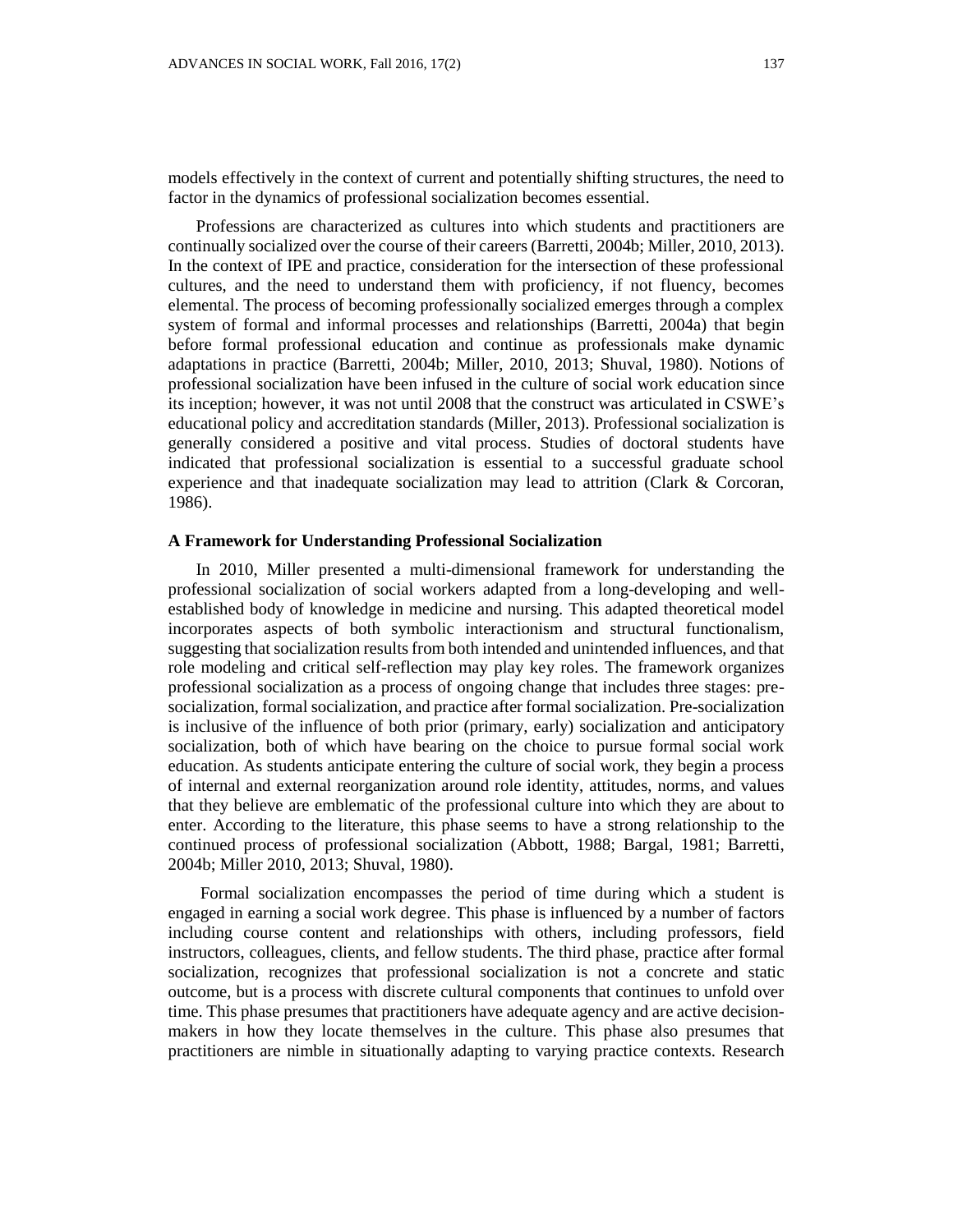suggests there are number of potential factors that relate to how social workers are professionally socialized and ways in which that socialization influences chosen practice pathways and ways of engaging in practice (Miller, 2013).

With this framework as a backdrop, there are additional factors to consider, in particular when trying to understand the complex interactions necessary for effective interprofessional collaboration. Interactions with people *outside* the field of social work may also impact the socialization process. For example, interactions with professionals from other disciplines may influence how a social work student views her/himself as well as others within her/his profession. Miller's (2010) framework suggests that, through the lens of symbolic interaction, students (and later practitioners) construct their professional identity in some ways by choosing who to include in their *generalized other*. This professional generalized other could include colleagues, peers, classroom instructors, field instructors, and clients from within the culture of social work, and it can also include other professionals with whom they have contact in the field. The framework suggests that social workers actively make choices about what messages and information to reject or incorporate, and those choices can also evolve over time.

Building in an explicit facet of role theory may help inform our understanding of role expectations as well as the value each profession places on autonomy within an interprofessional setting. Although a strong sense of professional role is an imperative component of both professional socialization and successful collaboration, placing too high a value on one voice may inhibit effective collaboration as well as effective client care (Clark, 1997). Because social workers often work in interprofessional teams in which theirs may not be the dominant voice, social work educators are challenged to nurture a strong sense of autonomy, respect for the contributions of other disciplines, and a well-honed ability to effectively negotiate some of these challenges.

### **The Nexus of Professional Socialization and Interprofessional Collaboration**

If not carefully facilitated, instead of encouraging understanding and interactions with other disciplines, the process of professional socialization could widen the gap between social workers and other types of professionals and thus may contribute to the creation of silos of learning, practice, and research (Syme, 2008). Discipline-specific boundaries are often further solidified via involvement in professional societies and professional publications (Boden, Borrego, & Newswander, 2011). Thus, a natural tension appears to exist between discipline-specific socialization and the need for interprofessional collaboration.

Notably, two social work scholars have written about the tension that lies at the intersection of disciplinarity and interdisciplinarity. Sharland (2012) suggested that the distinction between disciplinarity and interdisciplinarity is muddled by the heterogeneous nature of the social work profession, a general lack of internal cohesion as a profession, as well as confusion as to the nature of social work as a discipline. A portion of this confusion stems from the heavy reliance on knowledge from other disciplines, as well as social workers' presence in a diverse range of practice settings. Couturier, Gagnon, Carrier, and Etheridge (2008) took a more philosophical stance, asserting that epistemological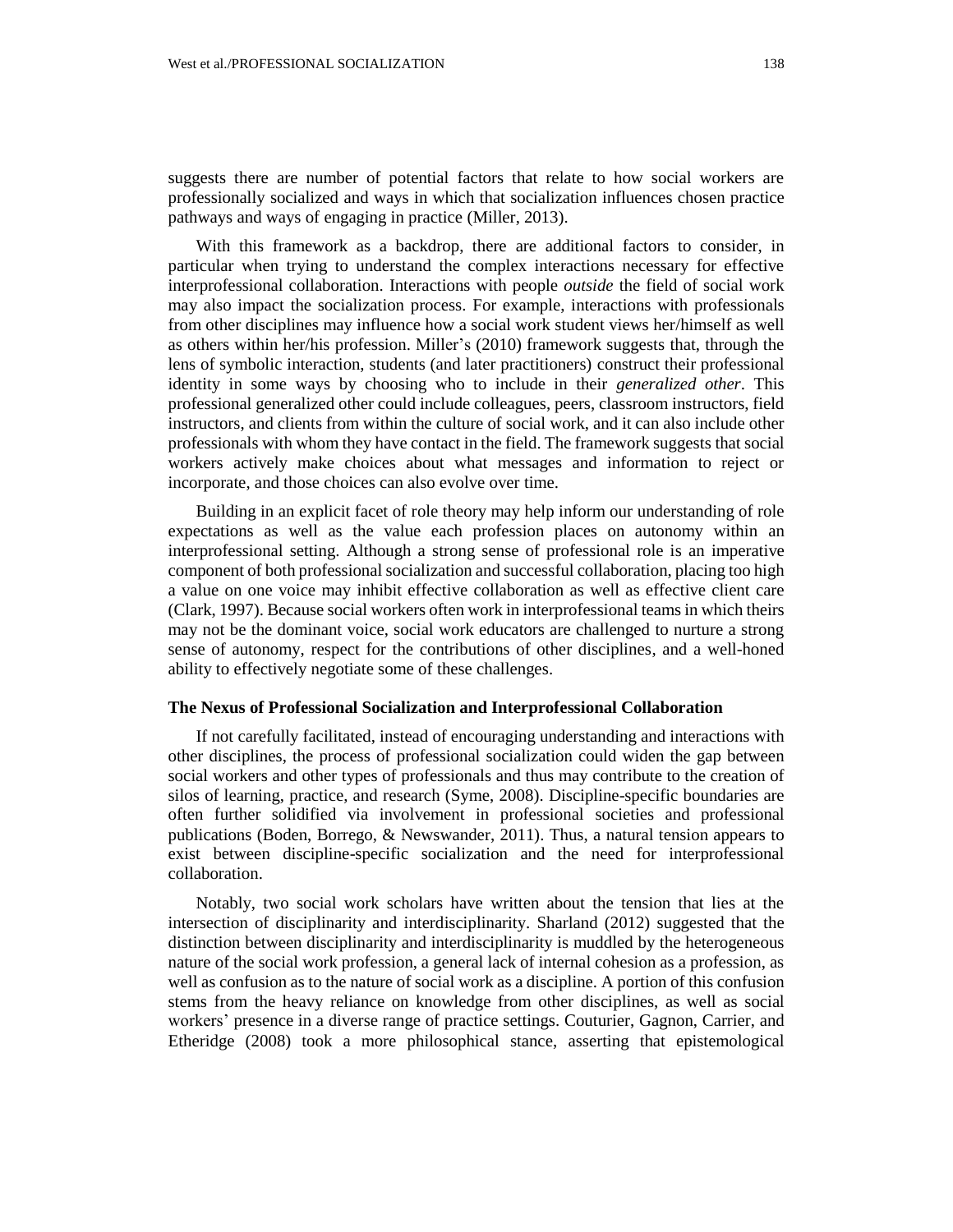differences between disciplines are an "unavoidable condition" of collaboration, and that the true value of interdisciplinarity stems from a meeting of epistemologies that results in a transformation in "the very act of knowing" (p. 341). When considering the evolution of professional cultures, the role of epistemological orientation has direct relevance to professional socialization. Thus disciplinarity and interdisciplinarity can be understood as two sides of the same coin, with one unable to exist without the other.

A better understanding of how attitudes towards interprofessional collaboration change over the course of a graduate program will provide valuable insight into current educational practices as well as potential curricular needs. Such insight is crucial if we hope to equip social workers with the requisite skills and abilities to effect significant positive change within multidisciplinary settings. The purpose of this exploratory study was to examine the relationship between stages of professional socialization of social workers and attitudes towards interprofessional collaboration. This study explored differences in attitudes towards collaboration between the first (pre-socialization) and later years of graduate study (formal socialization) of different professional graduate-level disciplines. The study addressed the question: Do stage of socialization and graduate program of study predict students' attitudes towards interprofessional collaboration? Based on the theoretical framework of this study, we expected that as graduate students became increasingly socialized to their disciplines over time, greater professional socialization would be associated with less positive attitudes towards interprofessional collaboration.

# **Method**

## **Participants and Procedures**

This exploratory study was part of a larger study that examined attitudes, perceptions, and experiences related to interprofessional collaboration among graduate professional students. An Internet questionnaire was distributed through a student government association to all students enrolled in graduate professional degree programs at a large public Mid-Atlantic university. Because the focus of this research was on collaboration among professionals from allied health care disciplines, the sampling frame was limited to a subset of students who were pursuing masters or professional doctorate degrees in nursing, social work, pharmacy, or medicine (*n=*3,396). The survey was disseminated via an e-mail link to the entire student population during the first week of the fall semester with a reminder and link distributed two weeks later. No incentive was provided to students for survey completion. Of the students who met the eligibility criteria, 228 completed the survey (response rate of 6.7%). Seventy-one cases were removed from the analyses because students failed to clearly indicate the year in which they entered the program, whether they were full or part-time students, and/or they did not complete at least 50% of the items on the Interdisciplinary Education Perception Scale (IEPS; Luecht, Madsen, Taugher, & Petterson, 1990). The final sample included 157 graduate professional students. Although the response rate was low, the sample size was deemed sufficient in light of the exploratory nature of this research. This is one of the first studies to begin to consider the relevance of professional socialization to IPE and provides a useful foundation for future research.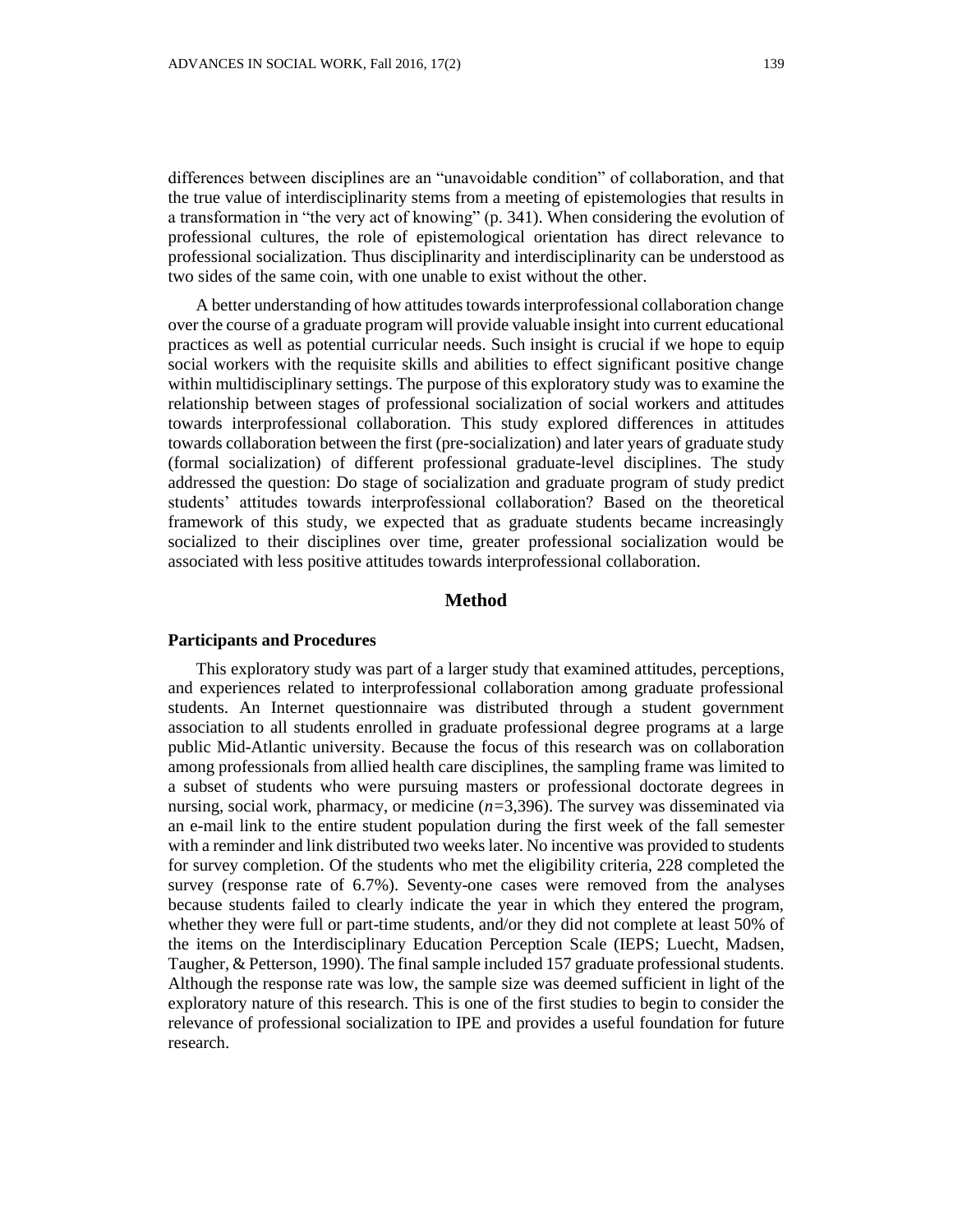# **Measures**

**Demographics.** Respondent's self-reported age was a continuous variable included as a covariate based on prior research and theory. Programs of study (social work, medicine, nursing, pharmacy) were dummy-coded, with social work serving as the reference group.

**Professional socialization.** Though this construct overall is quite complex, as a beginning point for the purposes of this exploratory research, year of study served as a proxy for professional socialization, given that there is an expectation that socialization to a profession will develop over time. Respondents indicated the year that they began their graduate program (2009-2012) and whether they were attending as full- or part-time students. Part-time students in the first or second year of study were re-coded as being in *Year One* of their graduate program, as this label was felt to represent the level and number of courses in which they would be enrolled, time spent in coursework, and interaction with student peers. Similarly, part-time students who entered in years 2009 or 2010 were recoded as *Year Two*.

**Perceptions of interprofessional collaboration.** The Interprofessional Education Perception Scale (IEPS; Luecht et al., 1990) is a commonly used self-report perceptual/attitudinal inventory designed to assess concepts related to successful interprofessional teamwork. The original scale was comprised of 18 items divided into four subscales: Competency and Autonomy, Perceived Need for Cooperation, Perception of Actual Cooperation, and Understanding Others' Value. Subsequent research seeking to refine the measure has produced alternate versions which have demonstrated stronger psychometric properties (Leitch, 2014; McFadyen, Maclaren, & Webster, 2007; Vaughan, Macfarlane, Dentry, & Mendoza, 2014; Williams & Webb, 2013).

Recently, Leitch (2014) proposed a 16-item version of the IEPS that is grounded in current theory and research in the area of interprofessional collaboration. This revised version contains three subscales: Competency and Autonomy, Cooperation, and Prestige. The Competency and Autonomy subscale contains items designed to tap feelings about competence of self and others within their profession such as, "Individuals in my profession trust each other's professional judgment." The Cooperation subscale contains items tapping attitudes about working with other professions such as, "Individuals in my profession need to cooperate with other professions." Notably, this is the first iteration of the IEPS to include a scale that isolates perceived prestige as a factor presumed to influence collaboration. An example item from the Prestige subscale is, "Individuals in other professions respect the work done by my profession." The instrument is a Likert-type scale with response options ranging from "strongly disagree" (1) to "strongly agree" (6). Items within each subscale are added to create a sum score, with higher scores indicating more positive perceptions of interprofessional collaboration. Subscale scores were used as dependent variables in analyses in lieu of the total scale score to allow for a more nuanced understanding of attitudes towards collaboration. In this study, the IEPS subscales demonstrated good internal consistent reliability for Competency and Autonomy  $(\alpha = .82)$ and Prestige ( $\alpha = .80$ ), with lower reliability for Cooperation ( $\alpha = .64$ ).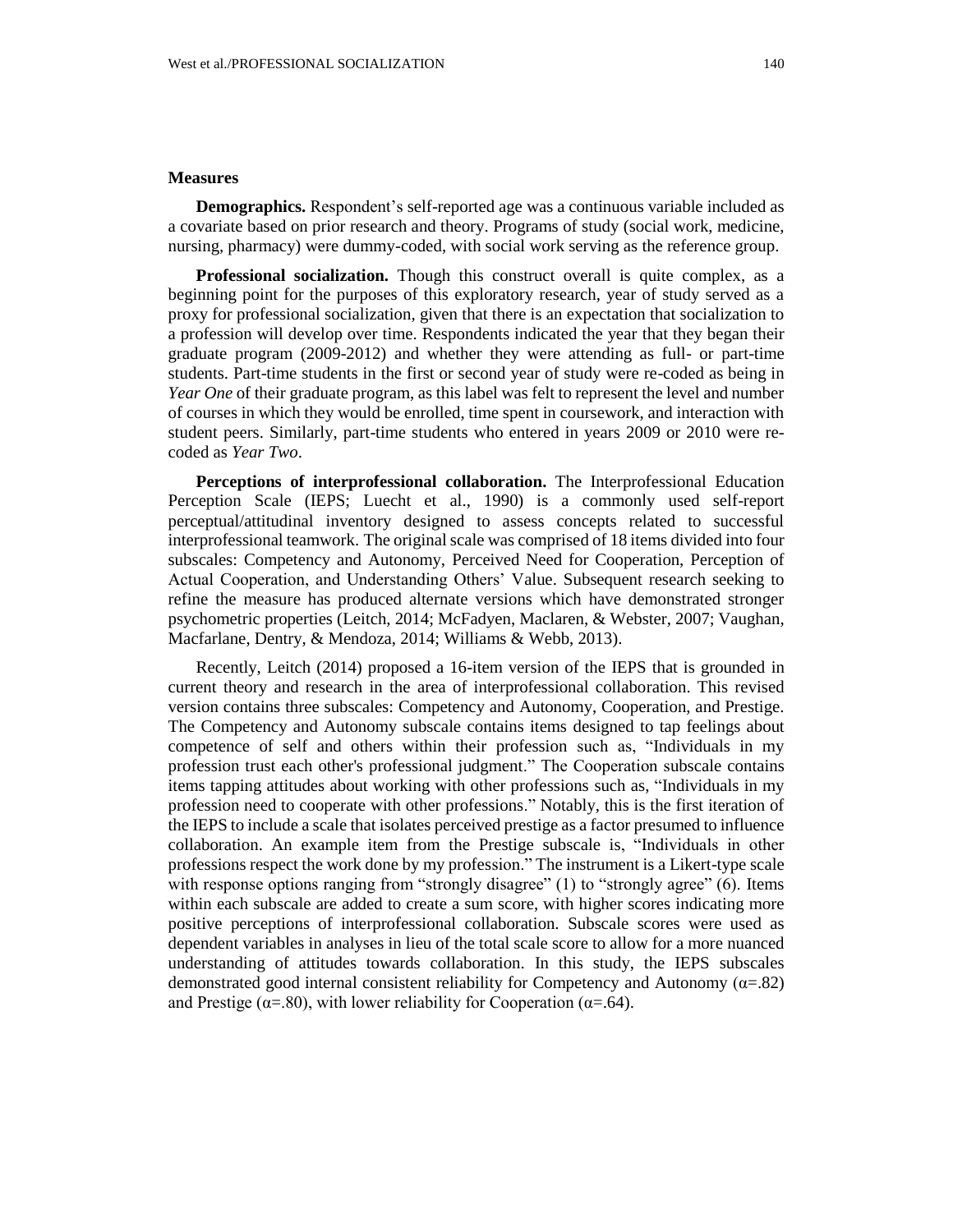A series of three two-step hierarchical multiple regression analyses assessed the effects of age, program of study, and year of study on each of the three subscales of the IEPS: Competency and Autonomy, Prestige, and Cooperation. Age and program of study were entered in step one. Year of study was entered in step two. For cases with missing data on individual IEPS items, item scores were imputed using regression imputation. Statistical assumptions for multiple regression analyses were tested and met for all variables. Data analyses were conducted using SPSS v. 20.

#### **Results**

The mean age for all 157 students was 30.6 years (*SD=*10.05, *Min=*19, *Max=*59). Just under half of the students in the sample were in their first year of graduate study  $(n=74)$ , 47.1%), and just over half were in their second, third, or fourth year of study (*n=*83, 52.9%) (see Table 1). Medical students had the highest Competency and Prestige scores while Pharmacy students had the highest scores for Cooperation (see Table 2). Bivariate correlations for each of the IEPS subscales, age, program of study, and year of study are provided in Table 3.

Table 1. *Participant Characteristics by Program of Study (n=157)*

|                               | <b>Social Work</b><br>$(n=52)$ | <b>Medicine</b><br>$(n=24)$ | <b>Nursing</b><br>$(n=36)$ | <b>Pharmacy</b><br>$(n=45)$ |
|-------------------------------|--------------------------------|-----------------------------|----------------------------|-----------------------------|
|                               | $f(\%)$                        | $f(\%)$                     | $f(\%)$                    | $f(\%)$                     |
| Gender (Male)                 | 2(3.9)                         | 4(16.7)                     | 2(5.6)                     | 8 (18.2)                    |
| Enrollment Status (Full-Time) | 46(88.5)                       | 24(100)                     | 17(47.2)                   | 37(84.1)                    |
| Year*                         |                                |                             |                            |                             |
| First                         | 26(50)                         | 8(33.3)                     | 20(55.6)                   | 20(44.4)                    |
| Second, Third, or Fourth      | 26(50)                         | 16(66.6)                    | 16 (44.4)                  | 25(56.8)                    |

\**Year* incorporates FT/PT status

Table 2. *IEPS Subscale Scores by Program of Study (n=157)*

|                 | <b>Social Work</b> | <b>Medicine</b> | <b>Nursing</b> | <b>Pharmacy</b> |
|-----------------|--------------------|-----------------|----------------|-----------------|
| <b>Subscale</b> | M(SD)              | M(SD)           | M(SD)          | M(SD)           |
| Competency      | 28.5(3.9)          | 30.8(2.8)       | 29.4(3.9)      | 30.4(3.7)       |
| Prestige        | 14.4 (3.2)         | 20.0(2.5)       | 17.6(3.8)      | 16.7(2.9)       |
| Cooperation     | 29.8(3.3)          | 28.4(2.4)       | 30.9(3.1)      | 31.3(2.4)       |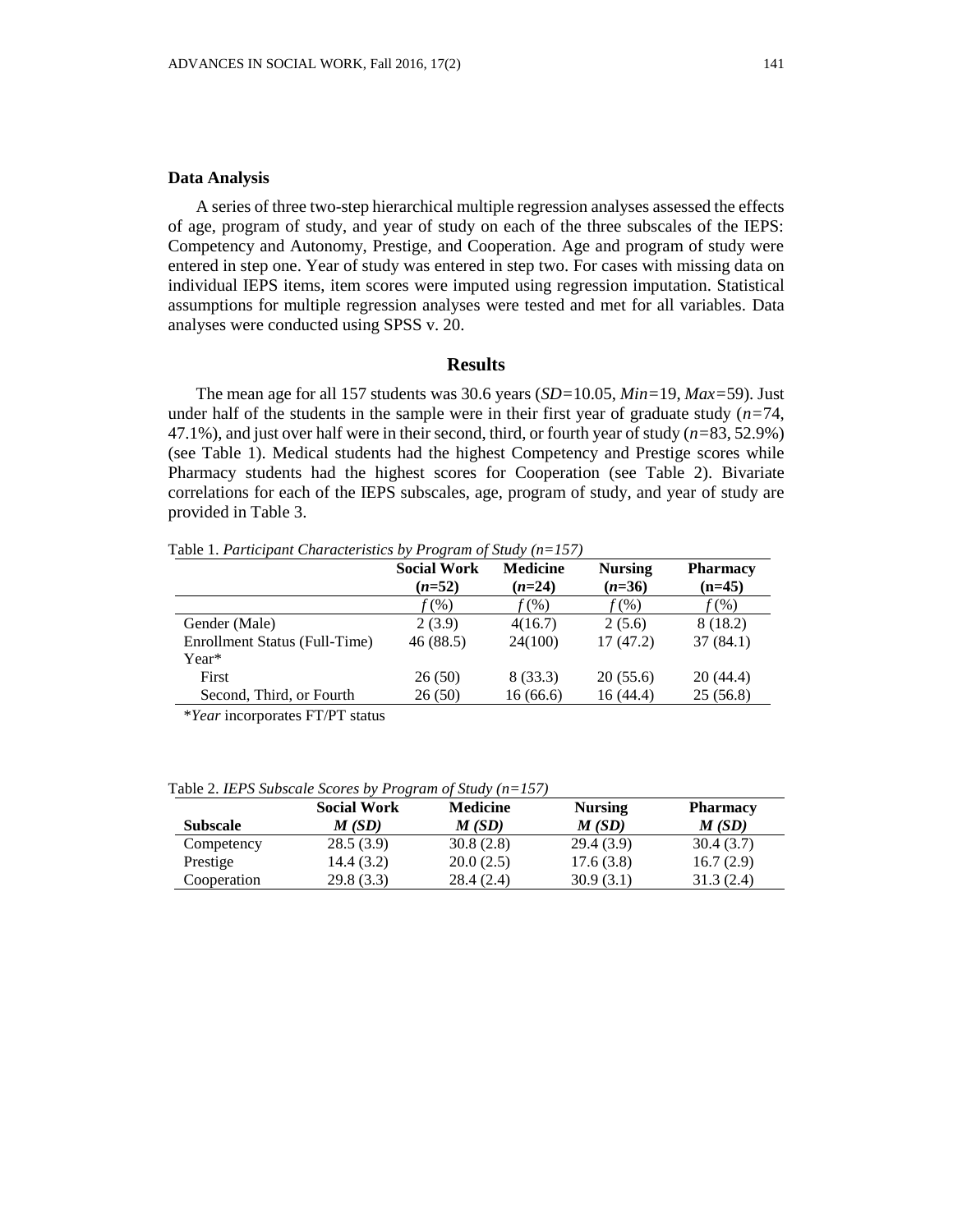| Table 5. Correlation main when mouth randoles |          |          |           |           |           |           |            |          |  |
|-----------------------------------------------|----------|----------|-----------|-----------|-----------|-----------|------------|----------|--|
|                                               |          |          |           |           |           |           |            |          |  |
| $1. \text{Age}$                               |          |          |           |           |           |           |            |          |  |
| 2. First year of study                        | .09      |          |           |           |           |           |            |          |  |
| 3. Nursing                                    | $.49***$ | .09      |           |           |           |           |            |          |  |
| 4. Medicine                                   | $-.20^*$ | $-.12$   | $-.23***$ |           |           |           |            |          |  |
| 5. Pharmacy                                   | $-.17*$  | $-.03$   | $-.35***$ | $-.27***$ |           |           |            |          |  |
| 6. Social Work                                | $-.12$   | .04      | $-.38***$ | $-.30**$  | $-.45***$ |           |            |          |  |
| 7. Competency & Autonomy                      | $-.02$   | .12      | $-.03$    | .14       | .13       | $-.20*$   |            |          |  |
| 8. Prestige                                   | .13      | $.22***$ | .14       | $.39***$  | .01       | $-.43***$ | $.39***$   |          |  |
| 9. Cooperation                                | .14      | .14      | .12       | $-.27***$ | $.22***$  | $-.11$    | $.56^{**}$ | $.24***$ |  |

Table 3. *Correlation Matrix for Model Variables*

\* *p* ≤ .05, \*\**p* ≤ .01 (2-tailed).

## **Competency and Autonomy**

Results from multiple regression analyses are presented in Table 4. In step one, age and program of study accounted for only 5.6% of the variance in Competency and Autonomy, *F*(4, 152)=2.25, *p=*.07. Adding year of study to the model explained an additional 2.2% of the variance. Although the change in  $R^2$  from step one to step two was not significant, the final model including all predictors was significant,  $F(5, 151)=2.55$ , *p=*.03. Results from the final model indicated that medical students, *B=*2.29, *t=*2.49,  $p=0.01$ , and pharmacy students,  $B=1.86$ ,  $t=2.46$ ,  $p=.02$ , scored higher on this subscale relative to social work students after controlling for age and year of study. There were no differences between nursing and social work students. The positive coefficient for year of study suggested that there was a trend for first year students to score higher than second year students on the competency and autonomy subscale after controlling for age and program of study, *B=*-1.13, *t=*-.15, *p=*.06.

|                     |              | <b>Competency and</b> |                   |                 |                   |                |
|---------------------|--------------|-----------------------|-------------------|-----------------|-------------------|----------------|
|                     |              | <b>Autonomy</b>       |                   | <b>Prestige</b> |                   | Cooperation    |
|                     | $\Delta R^2$ | B                     | $\overline{AR^2}$ | B               | $\overline{AR^2}$ | B              |
| Step 1              | .06          |                       | $.28***$          |                 | $.12**$           |                |
| Age                 |              | 0.01                  |                   | $0.06\dagger$   |                   | 0.03           |
| Nursing             |              | 0.77                  |                   | $2.54***$       |                   | 0.86           |
| Medicine            |              | $2.29**$              |                   | 5.70***         |                   | $-1.34\dagger$ |
| Pharmacy            |              | $1.86*$               |                   | $2.34***$       |                   | $1.54**$       |
| Step 2              | .02          |                       | $.06***$          |                 | .01               |                |
| Age                 |              | 0.00                  |                   | $0.05\dagger$   |                   | 0.02           |
| Nursing             |              | 0.74                  |                   | $2.47***$       |                   | 0.84           |
| Medicine            |              | $2.47**$              |                   | $6.01***$       |                   | $-1.23\dagger$ |
| Pharmacy            |              | $1.92**$              |                   | $2.44***$       |                   | $1.58**$       |
| First year of study |              | $1.13\dagger$         |                   | $1.87***$       |                   | 0.66           |
| Total $R^2$         | $.08*$       |                       | $.34***$          |                 | $.13**$           |                |

Table 4. *Unstandardized Multiple Regression Results* (*n*=157)

*Note.* Social work is the reference group.

*Note.* Coefficients are from final the model including all predictors.

† *p* ≤ .10, \**p*<.05, \*\**p*<.01, \*\*\**p*≤.001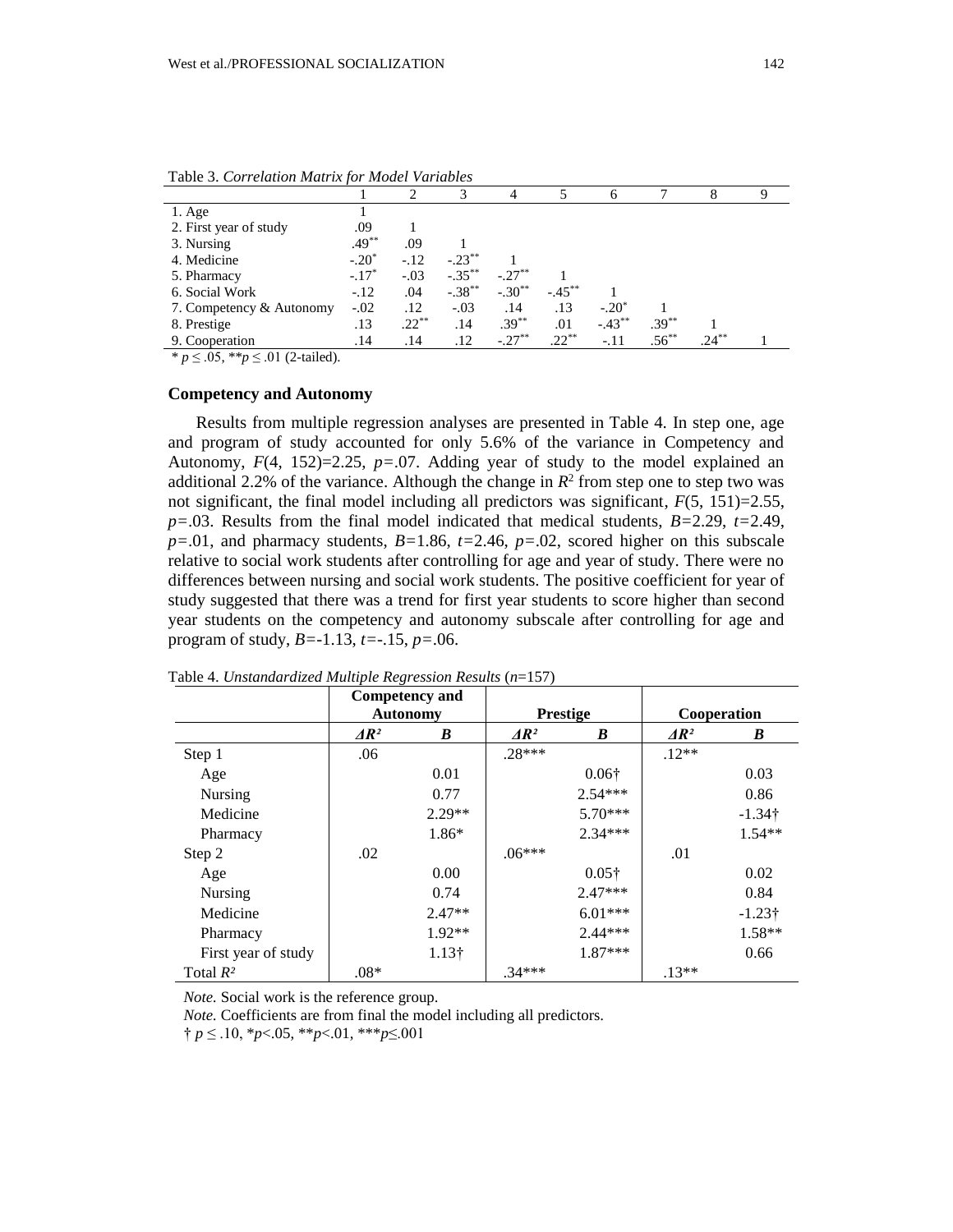# **Prestige**

For the Prestige subscale, in step one age and program of study accounted for 28% of the variance, resulting in an overall significant model,  $F(4, 152)=14.77$ ,  $p < .001$ . Adding year of study explained an additional 6.4% of variance and resulted in a significant change in  $R^2$  and a significant model overall,  $F(5, 151)=15.84$ ,  $p < .001$ . Results from the final model indicated that medical students, *B=*6.01, *t=*7.97, *p <.*001, pharmacy students, *B=*2.44, *t=*3.96, *p <.*001, and nursing students, *B=*2.47, *t=*3.44, *p=*.001, scored higher on the Prestige subscale relative to social work students after controlling for age and year of study. In addition, first year students scored significantly higher on prestige than second year students on this subscale after controlling for age and program of study, *B=*1.87, *t=*3.84, *p < .*001.

# **Cooperation**

For the model predicting scores on the Cooperation subscale, in step one age and program of study accounted for 11.9% of the variance, resulting in an overall significant model,  $F(4, 152)=5.15$ ,  $p=.001$ . Adding year of study explained only 1.2% additional variance. This change was not significant. Results from the final model indicated that pharmacy students scored higher on the Cooperation subscale relative to social work students after controlling for age and year of study, *B=*1.58, *t=*2.71, *p=*.008. Year of study did not account for a significant amount of unique variance in Cooperation after controlling for age and program of study.

# **Discussion**

Results of these analyses suggest that both field of study and year of study may be associated with perceptions of and attitudes toward interprofessional collaboration. Overall, graduate students in this sample reported positive attitudes toward collaboration. This finding is encouraging, as prior research has shown that health professionals' attitudes towards their own and other professions influence effective interprofessional collaboration (Hind et al., 2003). The results, however, revealed differences by field of study on all subscales of the IEPS. On the Prestige subscale, social work students scored lower than medicine, nursing, and pharmacy students. The Prestige subscale includes items that tap into students' perceptions of how others view their profession; for example, "People in other professions seek the advice of people in my profession." Thisfinding raises important questions regarding the self-perceptions of social work students and the possible ways in which professional socialization may contribute to deficits in perceived value and status. This set of perceptions, which may be an artifact of the profession's historical evolution and endemic to the culture of social work, may have serious implications for both IPE and practice.

On the Cooperation subscale, social work students' scores were similar to those of nursing students, lower than pharmacy students, and slightly higher than medical students. This subscale includes items that reflect concepts likely to foster collaboration such as "Individuals in my profession are able to work closely with individuals in other professions" and "Individuals in my profession must depend on the work of people in other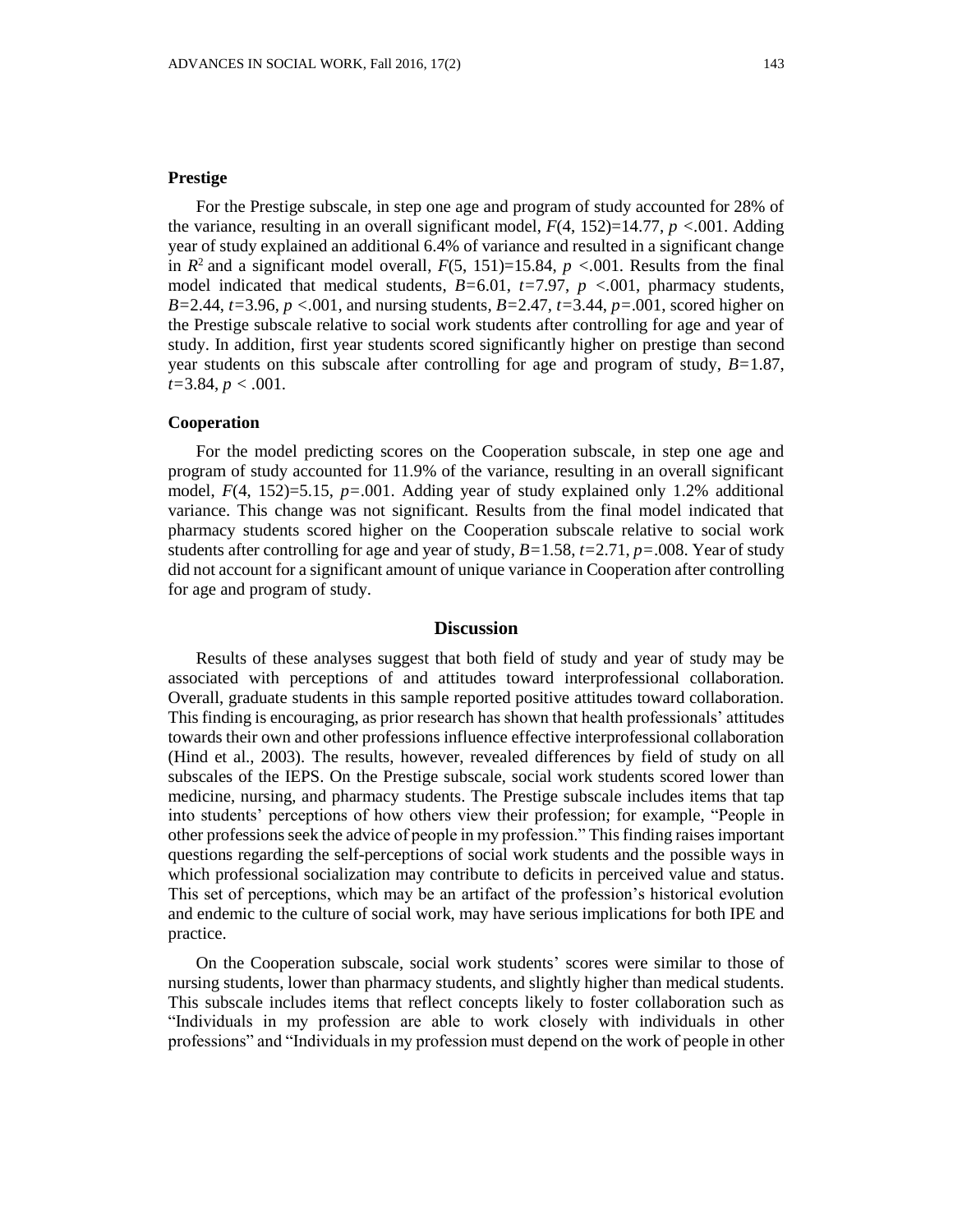professions." On the Competency and Autonomy subscale, medical and pharmacy students rated themselves higher than social work students on items reflecting perceptions of their own competency. The finding that students from some fields of study exhibited more positive attitudes and perceptions than others is consistent with prior research (Curran et al., 2008; Hawk, Byrd, & Killinger, 2001). These results also add to the understanding of differences among professions because most prior studies focused on or included undergraduate students as participants or lacked the necessary statistical power to detect differences between multiple health professions.

Consistent with our expectations, year of study was also associated with perceptions and attitudes towards collaboration. The findings revealed that year of graduate study was associated with variability in scores on the Prestige subscale. There was also a marginal effect of year of study on the Competency and Autonomy subscale. Specifically, first year students rated themselves higher on questions related to prestige and competency relative to more advanced students. This appears to be one of the only studies to date that examines differences in IEPS scores based on year of graduate study, as well as one of the only studies to include the dimension of prestige when considering attitudes towards interprofessional collaboration. The findings suggest that first year students have more positive perceptions of and attitudes towards interprofessionalism than more advanced students. These results are consistent with the stage-based framework of professional socialization (Miller, 2010), in which students in the anticipatory or pre-socialization stage are filled with enthusiasm and idealism towards their intended profession, which then may shift or narrow as they move further out into practice (Miller, 2013). Since administration of the IEPS occurred during student orientation and extended into the first week of graduate school classes, first year students in this study could be thought of as still in this anticipatory phase. In contrast, second year students have progressed into the formal socialization phase. In this phase, students are confronted with the realities of their profession, which may in turn result in a decrease in idealism (Miller, 2013). Participants in this study were graduate professional students, many of whom engaged in field experiences that exposed them to other professions. Thus, it is possible that this exposure to and interactions with professionals from other disciplines may have also influenced their thoughts and feelings regarding interprofessionalism.

#### **Limitations**

Results of this study should be interpreted with caution due to a number of limitations. First and foremost, response bias may be a concern due to the low response rate, as well as the possibility that students who have had interprofessional experiences may be more invested in collaboration and thus may be more likely to participate in a related research study. In addition, analysis of the sample demographic characteristics suggested that the study sample may not accurately represent the student population at large. Male students were underrepresented in the current sample, which precluded the ability to include gender as a covariate in the analyses. Future research should address this gap, particularly since some prior studies have demonstrated relationships between gender and collaboration (Van Rijnsoever & Hessels,  $2011$ ). The fact that the sample was drawn from a single graduate school limits the generalizability of the results. Independence of observations cannot be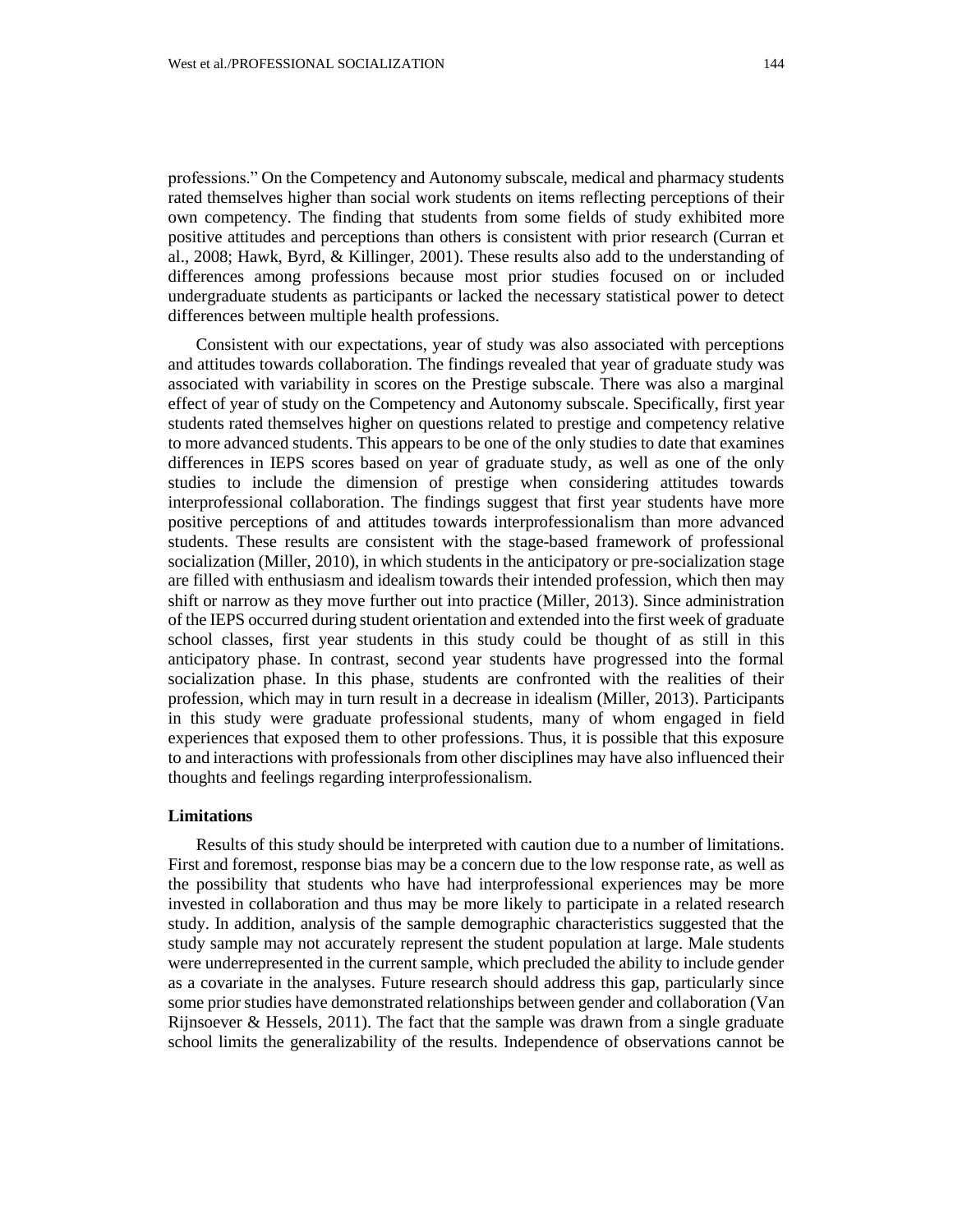guaranteed as there was no way to be certain that every student received the survey and/or that they completed the survey only once. It is also important to note that professional socialization is a complex process and this study uses only one variable as a proxy for that process. Although the results from this study demonstrate a decrease in positive perceptions of collaboration from year one to years two to four, the findings do not address potential changes in attitude over a longer period of time. It is possible that positive attitudes increase into later years of study or upon entry into a professional position.

# **Implications**

This exploratory study begins to lay the groundwork for further research investigating the relationship between IPE and practice, and the impact of differential professional socialization. Given the global trends toward IPP, models of effective IPE are becoming increasingly important. With its history and overall ethos, social work is well-situated to not only be at the interprofessional table, but also to take a leadership role in developing and facilitating effective means of both IPE and practice.

The findings from this study raise a number of questions and highlight the need for more systematic inquiry into the role of social work in IPP and in building effective models for IPE. The results suggest that challenges associated with IPE and practice may have roots in the complex process of professional socialization. How practitioners make their way into, and then locate themselves within the context of their respective professional cultures, which are informed by long and rich histories, may be key to understanding how to maximize the benefits of IPE. Efforts to develop conceptual models that clarify pathways to interprofessional socialization will be important next steps in informing further research in this area, but also in developing innovative and effective models of IPE.

Whereas social work students in this sample perceived their profession to be of lesser prestige in the realm of IPP, medical students perceived their profession to be one that fosters less effective collaborative skills. If one considers the differences between social work and medicine historically and culturally, these findings are not at all surprising. Over the course of its lifetime in the U. S., social work has struggled with its own identity from within (Flexner, 2001), and has also struggled to be understood from without. Whereas medical doctors have garnered a reputation as experts whose decisions may have immediate life and death impact, they have also been acculturated to make those expert decisions in isolation.

Social workers also scored relatively low on their perceptions of the importance of collaboration compared to pharmacy students. This finding raises practical concerns regarding social workers' interest in and commitment to activities that require high levels of collaboration. Some of these activities, including advocacy and community organizing, are thought to be hallmarks of the social work profession. There is also the possibility that the ways in which social workers are being socialized to understand their perceived roles in interprofessional teams has bearing on the perceived importance of collaboration. Future studies should attempt to untangle the associations among how social work students and practitioners understand collaboration, their expected explicit and implicit roles in that process, and the possible intersection with perceived professional prestige.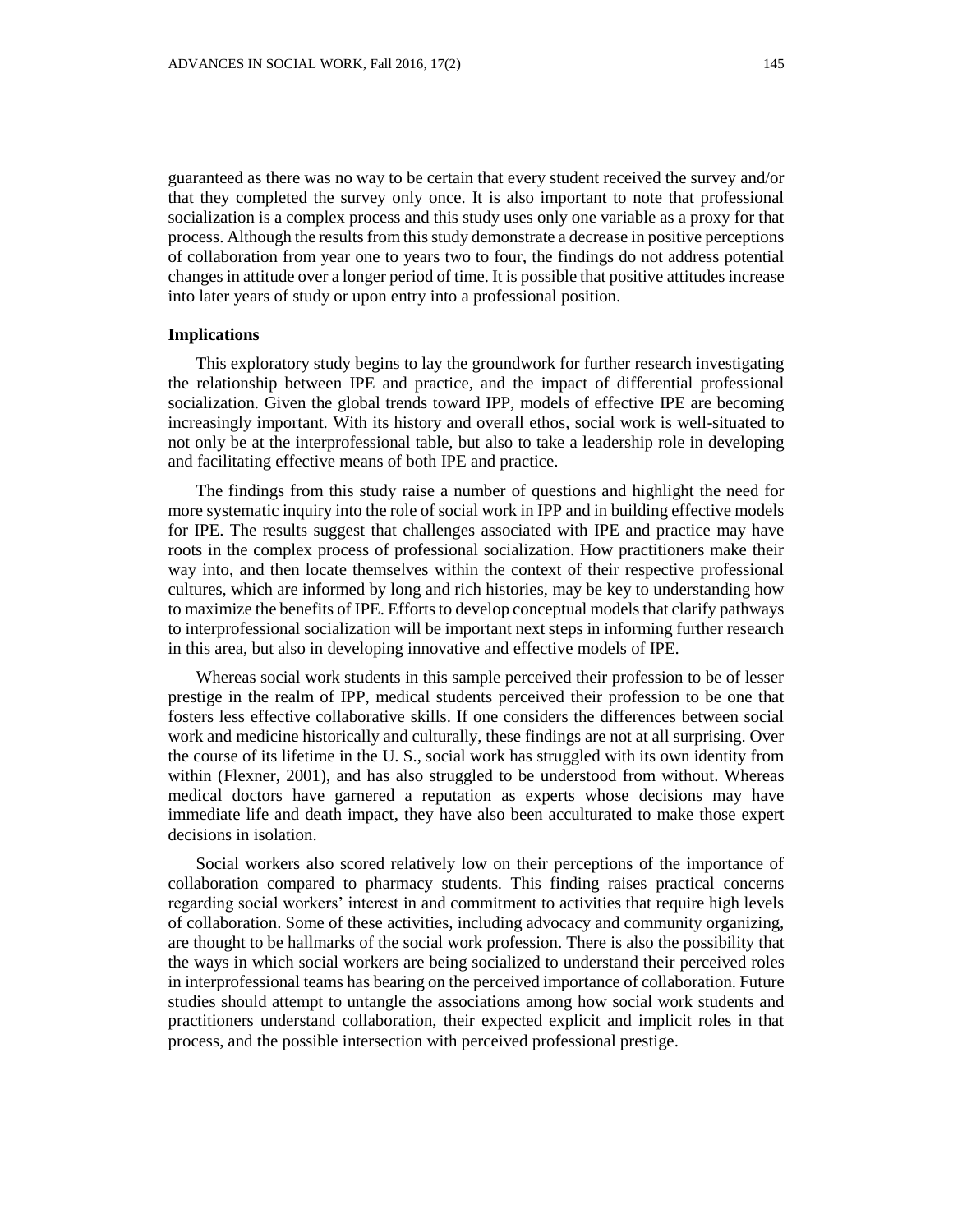Further research is needed to better understand the relationship between disciplinespecific socialization and attitudes towards interprofessional collaboration over time. This study points to the potentially problematic relationships between these two constructs during the first years of graduate education; however, the nature and direction of potential changes over time is unknown. Understanding how attitudes fluctuate over time will indicate whether this pattern is resolved as a consequence of additional education and exposure or whether the circumstances require targeted intervention. Interventions may include models of IPE with explicit content about professional socialization, along with explicit and implicit curricula that simultaneously facilitate and integrate both professional and interprofessional socialization. The finding that medical, pharmacy, and nursing students evidence higher scores on prestige after controlling for year of study hints at elements of professional culture and where they fit within the larger context of professions. These fields may also be incorporating aspects of IPE in effective ways that can potentially inform efforts in social work education.

The aim of this study was to explore the relationship between aspects of professional socialization and attitudes towards interprofessional collaboration in a sample of graduate professional students. The study also explored social work students' attitudes relative to other graduate professional students with whom they are likely to interact in interprofessional settings. The results highlight both the need for efforts to build effective models of IPE that integrate professional and interprofessional socialization as well as future research in this area. With the World Health Organization's (2010) recognition that interprofessional collaboration will play a key role in "mitigating the global health workforce crisis" (p.7), it is clear that the need to grow capacity in this area is profound.

In efforts to build effective IPP capacity, social work programs must pay careful heed to how they are engaging ideas of IPE, and if or how they are working toward incorporating IPE into their curricula. These efforts should involve careful attention to the role of professional socialization and how it is manifest in the explicit curriculum, but even more elementally, in the implicit curriculum (Miller, 2013). Shedding light on the implicit factors will enhance the opportunities to build innovative mechanisms for IPE and will allow social work to maximize its characteristic capacity for building community and pragmatically and creatively bringing about change.

## **References**

Abbott, A. A. (1988). *Professional choices: Values at work*. Silver Spring, MD: NASW.

- American Public Health Association. (2009). *Policy statement on promoting interprofessional education.* Retrieved from http://www.apha.org/advocacy/policy/policysearch/default.htm?id=1374.
- Bargal, D. (1981). Social values in social work: A developmental model. *Journal of Sociology and Social Welfare, 8*, 45-61.
- Barr, H., Freeth, D., Hammick, M., Koppel, I., & Reeves, S. (2006). The evidence base and recommendations for interprofessional education in health and social care.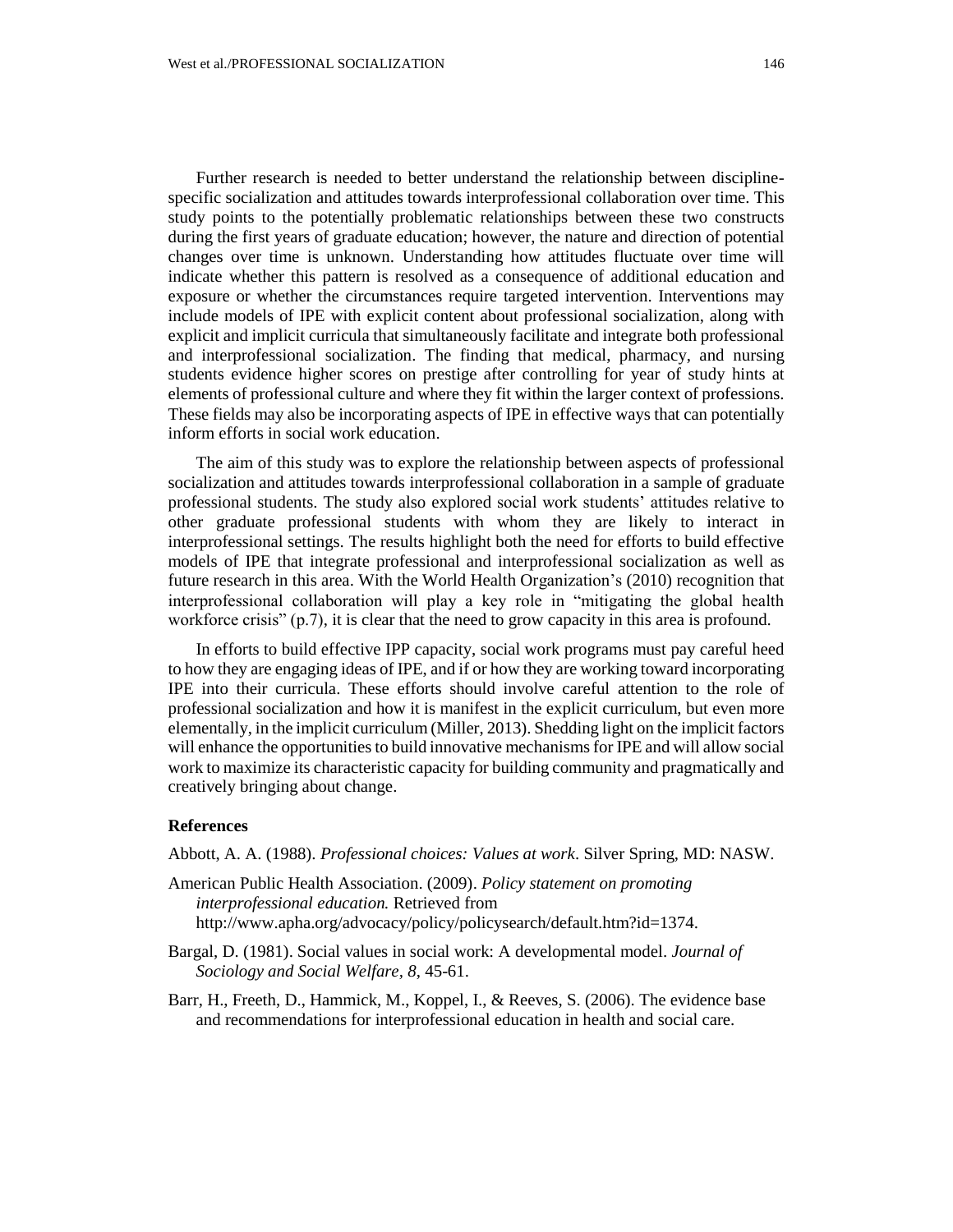*Journal of Interprofessional Care, 20*(1), 75-78. doi[:http://dx.doi.org/10.1080/13561820600556182](http://dx.doi.org/10.1080/13561820600556182)

- Barretti, M. (2004a). What do we know about the professional socialization of our students? *Journal of Social Work Education, 40*(2), 255-283. doi[:http://dx.doi.org/10.1080/10437797.2004.10778493](http://dx.doi.org/10.1080/10437797.2004.10778493)
- Barretti, M. (2004b). The professional socialization of undergraduate social work students. *Journal of Baccalaureate Social Work, 9*(2), 9-30*.*
- Boden, D., Borrego, M., & Newswander, L. K. (2011). Student socialization in interdisciplinary doctoral education. *Higher Education, 62*, 741-755. doi[:http://dx.doi.org/10.1007/s10734-011-9415-1](http://dx.doi.org/10.1007/s10734-011-9415-1)
- Bronstein, L. R., Mizrahi, T., Korazim Korosy, Y., & McPhee, D. (2010). Interdisciplinary collaboration in social work education in the U.S.A., Israel, and Canada: Deans' and directors' perspectives. *International Social Work, 53*(4), 457- 473. doi[:http://dx.doi.org/10.1177/0020872809358399](http://dx.doi.org/10.1177/0020872809358399)
- Buring, S. M., Bhushan, A., Broeseker, A., Conway, S., Duncan-Hewitt, W., Hansen, L., & Westberg, S. (2009). Interprofessional education: Definitions, student competencies, and guidelines for implementation. *American Journal of Pharmaceutical Education*, *73*(4) 1-11. doi[:http://dx.doi.org/10.5688/aj730460](http://dx.doi.org/10.5688/aj730460)
- Clark, P. G. (1997). Values in health care professional socialization: Implications for geriatric education in interdisciplinary teamwork. *The Gerontologist, 37*(4), 441-451. doi[:http://dx.doi.org/10.1093/geront/37.4.441](http://dx.doi.org/10.1093/geront/37.4.441)
- Clark, S. M., & Corcoran, M. (1986). Perspectives on the professional socialization of women faculty: A case of accumulative disadvantage? *The Journal of Higher Education, 57*, 20-43. doi[:http://dx.doi.org/10.2307/1981464](http://dx.doi.org/10.2307/1981464)
- Council on Social Work Education [CSWE]. (2012). *Setting priorities, serving the nation: A shared agenda for social work education*. Retrieved from <http://www.cswe.org/File.aspx?id=63558>
- CSWE. (2015). *Educational policy and accreditation standards*. Retrieved from <http://www.cswe.org/Accreditation/EPASRevision.aspx>
- Couturier, Y., Gagnon, D., Carrier, S., & Etheridge, F. (2008). The interdisciplinary condition of work in relational professions of the health and social care field: A theoretical standpoint. *Journal of Interprofessional Care, 22*(4), 341- 351.doi[:http://dx.doi.org/10.1080/13561820802190616](http://dx.doi.org/10.1080/13561820802190616)
- Curran, V. R., Sharpe, D., Forristall, J., & Flynn, K. (2008). Attitudes of health sciences students towards interprofessional teamwork and education. *Learning in Health and Social Care, 7*(3), 146-156. doi[:http://dx.doi.org/10.1111/j.1473-6861.2008.00184.x](http://dx.doi.org/10.1111/j.1473-6861.2008.00184.x)
- Flexner, A. (2001). Is social work a profession? *Research on Social Work Practice, 11*(2), 152-165*.* [Originally published 1915] doi[:http://dx.doi.org/10.1177/104973150101100202](http://dx.doi.org/10.1177/104973150101100202)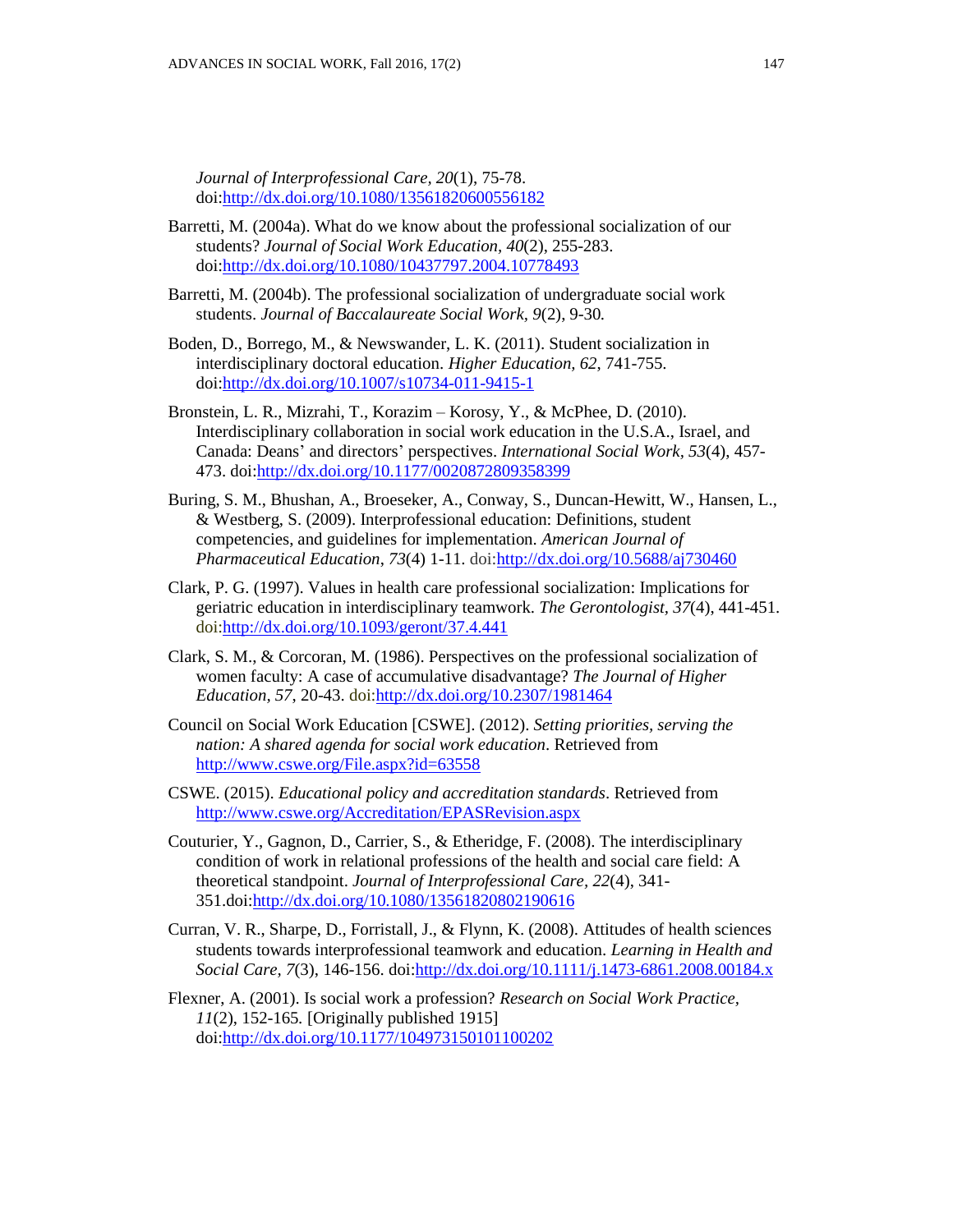- Freshman, B., Rubino, L., & Chassiakos, Y. (2010). *Collaboration across the disciplines in health care*. Sudbury, MA: Jones & Bartlet.
- Hall, P. (2005). Interprofessional teamwork: Professional cultures as barriers. *Journal of Interprofessional Care*, *19*(sup1), 188-196. doi[:http://dx.doi.org/10.1080/13561820500081745](http://dx.doi.org/10.1080/13561820500081745)
- Hawk, C., Buckwalter, K., Byrd, L., Cigelman, S., Dorfman, L., & Ferguson, K. (2002). Health professions students' perceptions of interprofessional relationships. *Academic Medicine, 77*(4), 354-357. doi[:http://dx.doi.org/10.1097/00001888-200204000-00020](http://dx.doi.org/10.1097/00001888-200204000-00020)
- Hawk, C., Byrd, L., & Killinger, L. Z. (2001). Evaluation of a geriatrics course emphasizing interdisciplinary issues for chiropractic students. *Journal of Gerontological Nursing*, *27*(7), 6-12. doi[:http://dx.doi.org/10.3928/0098-9134-](http://dx.doi.org/10.3928/0098-9134-20010701-07) [20010701-07](http://dx.doi.org/10.3928/0098-9134-20010701-07)
- Health Resources Services Administration [HRSA]. (2012). *New coordinating center will promote interprofessional education and collaborative practice in health care* [Press release]. Retrieved from <http://www.hrsa.gov/about/news/pressreleases/120914interprofessional.html>
- Hind, M., Norman, I., Cooper, S., Gill, E., Hilton, R., Judd, P., & Jones, S. (2003). Interprofessional perceptions of health care students. *Journal of Interprofessional Care*, *17*(1), 21-34. doi[:http://dx.doi.org/10.1080/1356182021000044120](http://dx.doi.org/10.1080/1356182021000044120)
- Institute of Medicine. (2003). *Health professions education: A bridge to quality.* Washington, DC: National Academy Press.
- Kenny, M., Sparks, E., & Jackson, J. (2007). Social justice through interprofessional university–school collaboration. In E. Aldarondo (Ed.), *Promoting social justice through mental health practice* (pp. 313–335). Mahwah, NJ: Lawrence Erlbaum Associates.
- Ko, J., Bailey-Kloch, M., & Kim, K. (2014). Interprofessional experiences and attitudes toward interprofessional health care teams among health sciences students. *Social Work in Health Care*, *53*(6), 552-567. doi[:http://dx.doi.org/10.1080/00981389.2014.903884](http://dx.doi.org/10.1080/00981389.2014.903884)
- Leipzig, R. M., Hyer, K., Ek, K., Wallenstein, S., Vezina, M. L., Fairchild, S., ...& Howe, J. L. (2002). Attitudes toward working on interdisciplinary healthcare teams: A comparison by discipline. *Journal of the American Geriatrics Society, 50*(6), 1141- 1148. doi[:http://dx.doi.org/10.1046/j.1532-5415.2002.50274.x](http://dx.doi.org/10.1046/j.1532-5415.2002.50274.x)
- Leitch, J. (2014). Exploring psychometric properties of the Interdisciplinary Education Perception Scale in health graduate students. *Journal of Interprofessional Care, 28*(1), 52-57. doi[:http://dx.doi.org/10.3109/13561820.2013.820691](http://dx.doi.org/10.3109/13561820.2013.820691)
- Luecht, R. M., Madsen, M. K., Taugher, M. P., & Petterson, B. J. (1990). Assessing professional perceptions: Design and validation of an Interdisciplinary Education Perception Scale. *Journal of Allied Health, 19*, 181-191.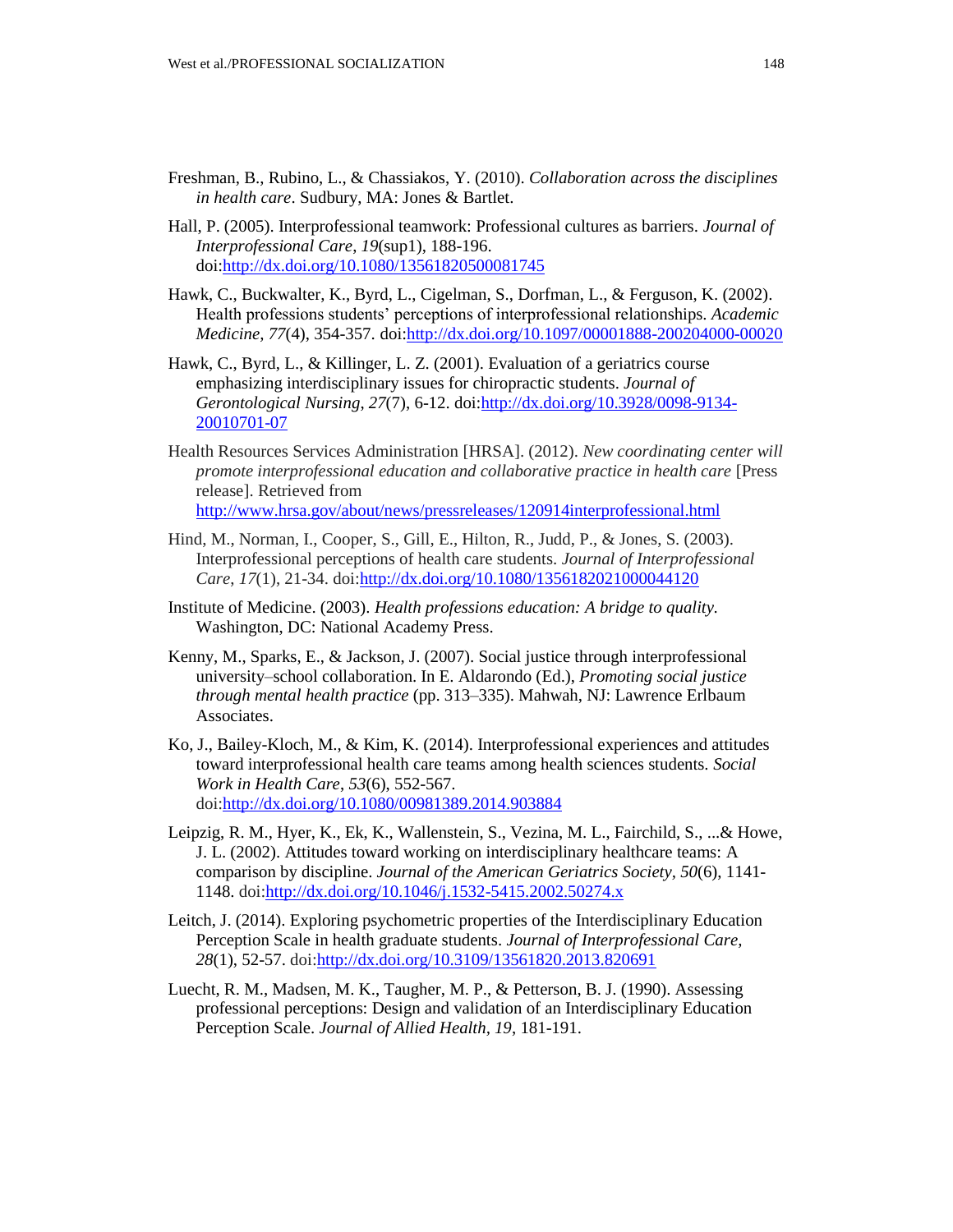- Mabry, P. L., Olster, D. H., Morgan, G. D., & Abrams, D. B. (2008). Interdisciplinarity and systems science to improve population health: A view from the NIH Office of Behavioral and Social Sciences Research. *American Journal of Preventive Medicine, 35*(2 Suppl), S211-224. doi[:http://dx.doi.org/10.1016/j.amepre.2008.05.018](http://dx.doi.org/10.1016/j.amepre.2008.05.018)
- Matto, H. C., & Strolin-Goltzman, J. (2010). Integrating social neuroscience and social work: Innovations for advancing practice-based research. *Social Work, 55*(2), 147- 156. doi[:http://dx.doi.org/10.1093/sw/55.2.147](http://dx.doi.org/10.1093/sw/55.2.147)
- McFadyen, A. K., Maclaren, W. M., & Webster, V. S. (2007). The Interdisciplinary Education Perception Scale (IEPS): An alternative remodeled subscale structure and its reliability. *Journal of Interprofessional Care, 21*(4), 433-443. doi[:http://dx.doi.org/10.1080/13561820701352531](http://dx.doi.org/10.1080/13561820701352531)
- McPherson, K., Headrick, L., & Moss, F. (2001). Working and learning together: Good quality care depends on it, but how can we achieve it? *Quality & Safety in Health Care, 10*(Suppl II), ii46–ii53. doi[:http://dx.doi.org/10.1136/qhc.0100046](http://dx.doi.org/10.1136/qhc.0100046)
- Miller, S. E. (2010). A conceptual framework for the professional socialization of social workers. *Journal of Human Behavior in the Social Environment, 20,* 924-938. doi[:http://dx.doi.org/10.1080/10911351003751934](http://dx.doi.org/10.1080/10911351003751934)
- Miller, S. E. (2013). Professional socialization: A bridge between the explicit and implicit curricula. *Journal of Social Work Education, 49*, 368-386.
- Pecukonis, E., Doyle, O., Acquavita, S., Aparicio, E., Gibbons, M., & Vanidestine, T. (2013). Interprofessional leadership training in MCH social work. *Social Work in Health Care, 52*, 625-641. doi[:http://dx.doi.org/10.1080/00981389.2013.792913](http://dx.doi.org/10.1080/00981389.2013.792913)
- Reeves, S., Zwarenstein, M., Goldman, J., Barr, H., Freeth, D., Koppel, I., & Hammick, M. (2010). The effectiveness of interprofessional education: Key findings from a new systematic review. *Journal of Interprofessional Care*, *24*(3), 230-241. doi[:http://dx.doi.org/10.3109/13561820903163405](http://dx.doi.org/10.3109/13561820903163405)
- Sharland, E. (2012). All together now? Building disciplinary and inter-disciplinary research capacity in social work and social care. *British Journal of Social Work, 42*, 208-226. doi[:http://dx.doi.org/10.1093/bjsw/bcr061](http://dx.doi.org/10.1093/bjsw/bcr061)
- Shuval, J. T. (1980). *Entering medicine: The dynamics of transition. A seven year study of medical education in Israel.* Oxford, England: Pergamon.
- Simms, D. (2011). Reconstructing professional identity for professional and interprofessional practice: A mixed methods study of joint training programmes in learning disability nursing and social work. *Journal of Interprofessional Care, 25*, 265-271. doi[:http://dx.doi.org/10.3109/13561820.2011.571352](http://dx.doi.org/10.3109/13561820.2011.571352)
- Syme, S. L. (2008). The science of team science: Assessing the value of transdisciplinary research. *American Journal of Preventive Medicine, 35*, 94-95. doi[:http://dx.doi.org/10.1016/j.amepre.2008.05.017](http://dx.doi.org/10.1016/j.amepre.2008.05.017)